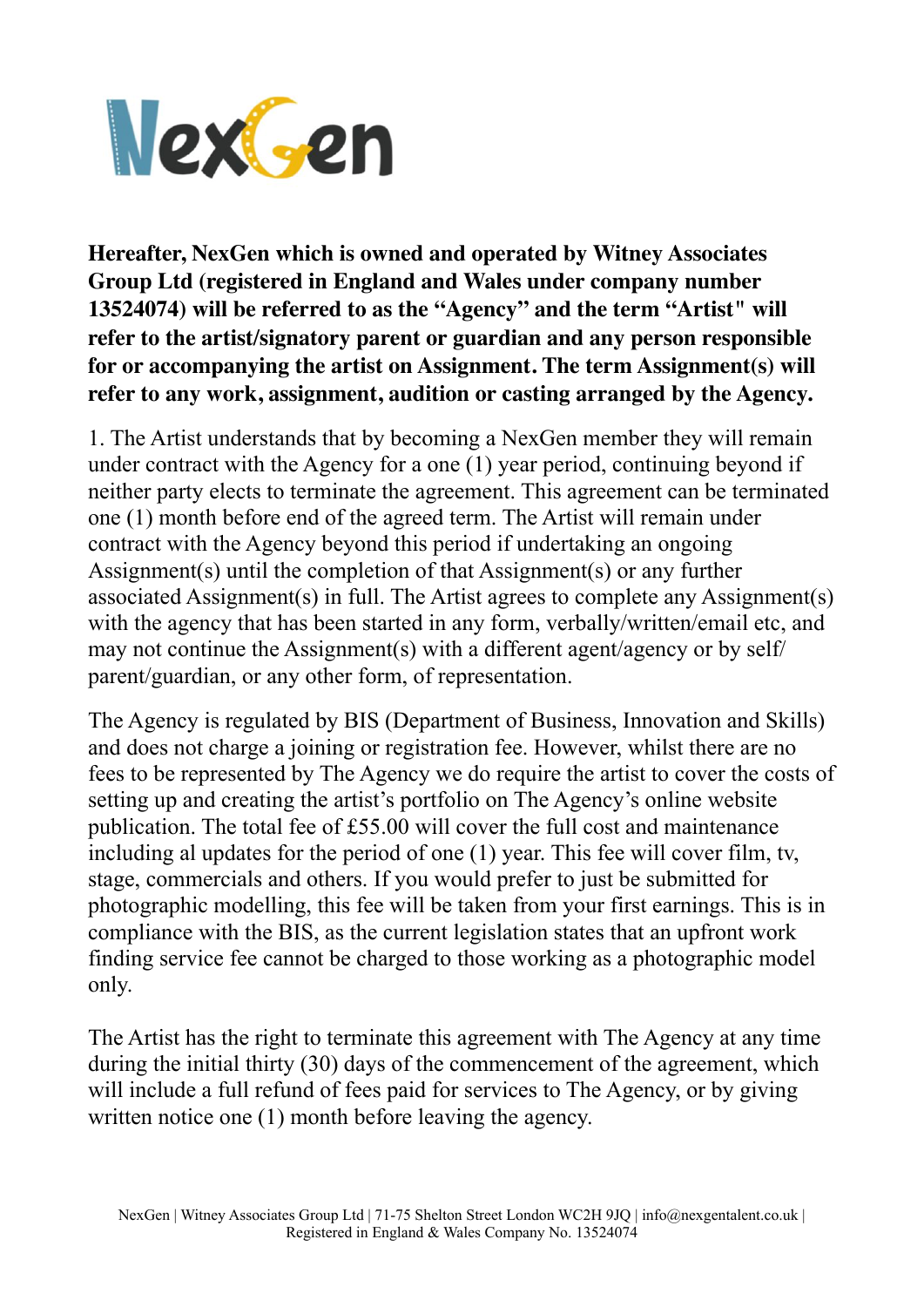The Agency has the right to represent the Artist and publish Artist details, including images, in any promotional/advertising capacity without reference to the Artist. The Artist agrees that any document, in any media, created, produced or published by the Agency may not be used by any other individual or company without prior written consent of the Agency. The Agency agrees to represent the Artist but cannot guarantee that the Artist will receive any work as ultimately the final casting decision rests with the client and not the Agency. The Artist hereby agrees that no representations have been made to them by the Agency that have given such a guarantee and, for the avoidance of doubt, the Artist agrees that the Agency has not and will not charge the Artist for representation during the term of this agreement.

2. The Artist agrees that the Agency has the right to terminate this agreement and its representation of the Artist with immediate effect should the Artist, or any person accompanying the Artist, fail to behave in a professional and courteous manner at all times on Assignment(s) or should an Artist fail to attend a prearranged Assignment(s) without notifying the Agency. The Artist agrees that the Agency has the right to terminate this agreement and its representation of the Artist with immediate effect should an Artist, or any person representing the Artist, fail to behave in a professional and courteous manner towards, and during any communication with, the Agency and Agency staff. In the event of the Artist failing to attend a pre-arranged Assignment(s) without notifying the Agency the Artist agrees that the

Artist may be liable for the costs of that Assignment(s). The Artist has the right to terminate this agreement by giving one (1) month notice at the end of the agreed term and agrees that the notice period will commence from the date that notification is received by the Agency. However, the Artist cannot terminate this agreement, and will remain under contract with the Agency, if undertaking an ongoing Assignment(s) until the completion of that Assignment(s) or any associated Assignment(s) in full and the Artist agrees to complete any Assignment(s) with the Agency that has been started in any form, verbally/ written/email etc, and may not continue this Assignment(s) with a different agent/ agency or by self/parent/guardian or any other form of representation.

3. The Artist agrees that the Agency acts as an employment agency and grants the Agency sole authority to negotiate and collect, on behalf of the Artist, all gross income arising from any Assignment(s) negotiated by the Agency throughout the term and in perpetuity. The Agent will charge a commission plus VAT where applicable on the following amounts, on any and all Engagements, renewals, and / or extensions of any Engagements (including "Sequels", "Spin-offs" and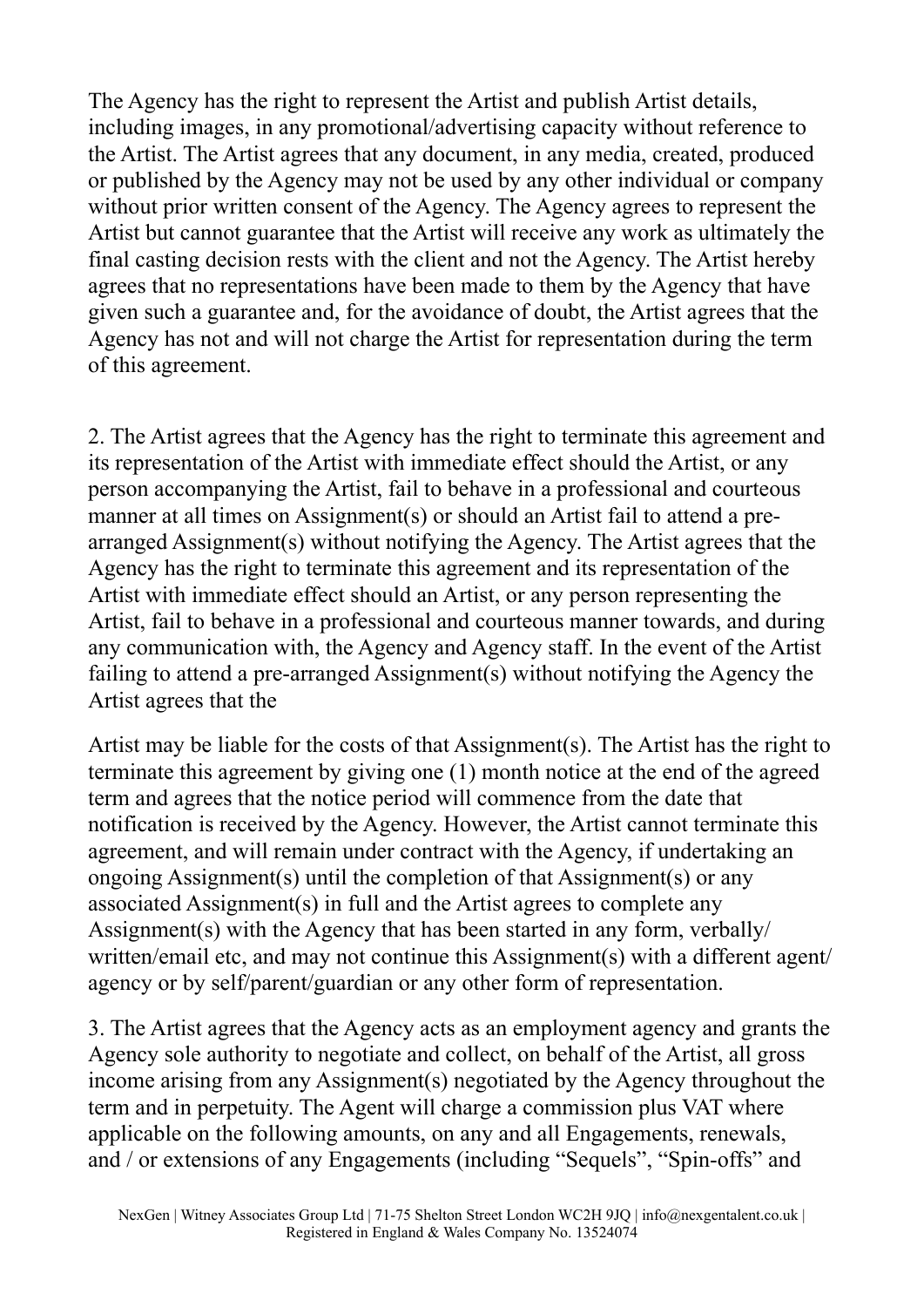further instalments) negotiated and / or secured by The Agent on The Artist's behalf, including where the hirer contacts The Artist directly:

a. Basic salary or fee (including rehearsals) b. Holiday & Bank Holiday pay accrued

- c. Repeat fees
- d. Usage fees
- e. Royalties
- f. Monies accrued for understudy performance payments during any one week
- g. Fees received for understudy obligation payments
- h. Fees received for other exploitation of The Artist's work such as video releases
- i. Fees received for cast album releases
- j. Buyouts
- k. Overtime
- l. Chaperone Fees

4. No commission will be charged on Touring or Travel allowances, Subsistence or Living allowances, Expenses or Per Diems.

5. The Agent will not charge any commission on Voice-over Engagements where the hirer agrees to a standard Agency Fee on top of The Artist's fee. However, where an Agency Fee is denied on top of The Artist's fee, then The Agent will charge 30% commission plus VAT if applicable on any Commercial or Corporate recording.

6. The Agent will not charge a commission on Engagements secured by The Artist through The Artist's own sourcing and negotiation. Unless the Artist wishes negotiation and/or contact review to be undertaken by The Agent. In which instance, full rates apply as listed in section 10.

7. The Agent reserves the right to review commission percentages on a yearly basis should The Agent deem it appropriate.

8. The Artist should note that if he / she does not honour any Engagement and his / her failure to do so causes a loss of revenue to The Agent, The Artist will be required to pay commission on the Fee that he / she would have received for such Engagement, except where The Artist's failure to perform is caused by reason of illness or by "Force Majeure", as laid down in the Equity Standard Contract. In case of illness The Artist will be expected to provide The Agent with a Medical Certificate within seven days.

9. The Artist understands that The Agent will not submit The Artist for any unpaid Engagement, nor will The Agent negotiate on behalf of The Artist any unpaid Engagement which The Artist has secured himself / herself.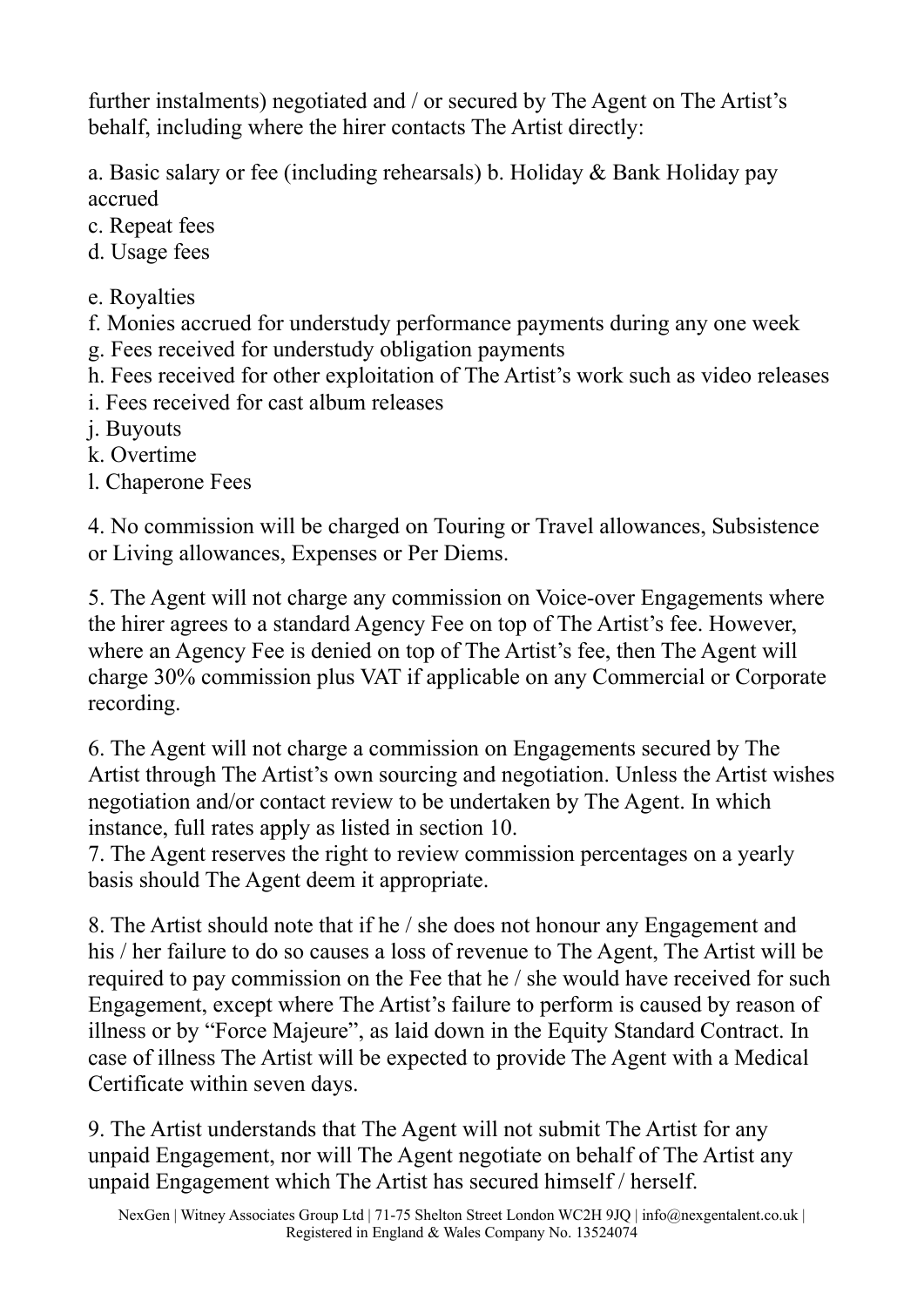10. The standard rates of commission plus VAT where applicable, will be as follows:

a. 30% due on all work to include Television Commercial, Viral, Ident, Corporate, Music Video & Still Photography

b. 25% due on all work to include Film, Television & Radio

c. 20% due on all work to include Stage, Touring, T.I.E, Site Specific & Pantomime

The Artist recognises and agrees that the Client is the employer therefore payment for an Assignment(s) can only be made to the Artist, and chaperone as applicable, on receipt of payment from the client to the Agency. The Artist understands that the Agency will raise a commission invoice if the Artist is paid any fee directly by the Agency's client and that representation may be suspended until the commission invoice is paid in full by the Artist. The Agency cannot be held responsible for payment of monies owed to the Artists l by the client if the client goes into liquidation or withholds payments from the Agency for any reason. The Artist acknowledges that they take on any Assignment(s) sourced by the Agency on a self employed basis and that they are solely responsible for declaration and payment of any Tax and National Insurance, if applicable, that may be due and this is not the responsibility of the Agency. Parents or

associates of the Artist who undertake work on behalf of the Agency agree that all commission rates will be deducted by the Agency from the gross fee for the Assignment(s), they are self-employed and are responsible for the declaration and payment of Tax and National Insurance that is due.

11. The Agency agrees to apply for a licence in accordance with the 'Children and Young Persons Act 1963 -The Children (Performances) Regulations 1968' providing that all the required and requested documentation is provided to the Agency by the Artist.

12. The Artist agrees that job details will initially be given orally at the point of booking and subsequently confirmed in writing in paper or electronic form. The Artist agrees it is not the responsibility of the Agency to ensure the safety of the Artist whilst undertaking any Assignment(s). The Artist agrees to comply with all rules and regulations, including those pertaining to Health & Safety, that are in place at the Agency and at any premises or location where any Assignment(s) is undertaken. The Artist agrees that the Agency cannot be held responsible or liable for any injury or accident that may occur to the Artist when travelling to or from or during any Assignment(s) they undertake on behalf of the Agency. The Artist agrees that they are responsible for travel arrangements to and from the location of the Assignment and that the Artist must meet any expenses incurred when undertaking an Assignment. The Artist must telephone the Agency within 48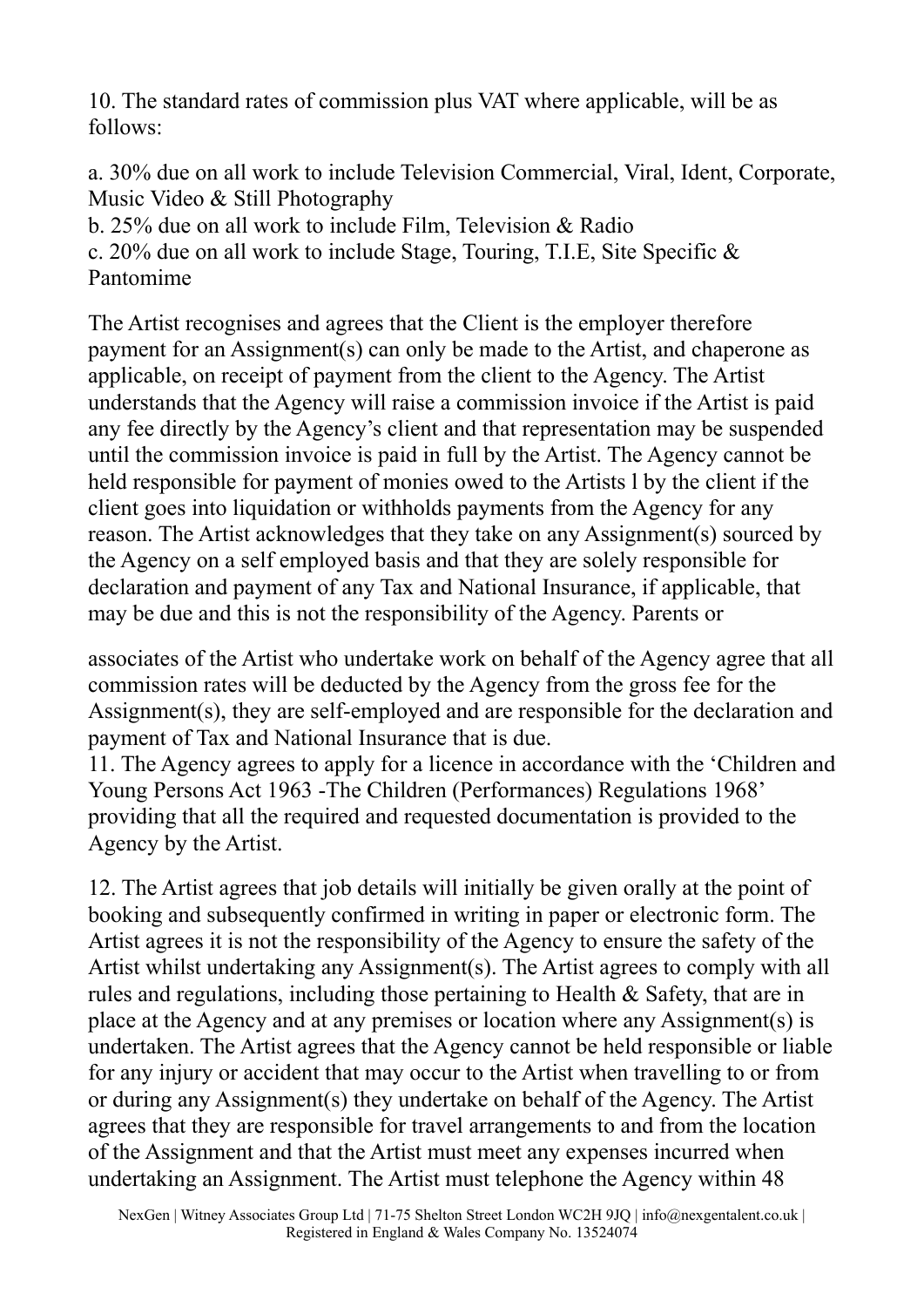hours of a job being completed to notify the Agency of the hours worked. The Artist agrees that if the Agency is not notified within 48 hours the Artist may not be paid for the Assignment.

13. The Artist agrees that they are legally entitled to work in the United Kingdom when undertaking an Assignment and understand the Agency will not promote an Artist who has not provided the Agency with relevant documentation. The Artist agrees that the Agency may, in capacity of data controller (The Data Protection Act 1998) share the Artist's personal data with third parties, handle, hold and process data about the Artist in order to process primary and residual payments as necessary and, in compliance with statutory requirements, report information to Her Majesty's Revenue & Customs (HMRC) and relevant child employment legislation authorities.

14. The Artist agrees that it is the responsibility of the Artist to complete and return any forms, measurement sheets and licensing documentation forwarded by the Agency. If the Artist is not licensed as a result of the Agency not having been provided with the correct information or documents the Agency cannot promote or forward the Artist for Assignment(s) in any form. The Artist agrees that it is the responsibility of the Artist to notify Agency of any changes to their personal details to include (but not be limited to) change of postal address, change of email address, telephone numbers, measurement details etc. The Artist agrees to notify the Agency of any significant changes to their appearance including (but

not be limited to) change of hair style/colour, weight loss/gain, addition of a tattoo or piercing and understands that failure to inform the Agency of such changes may result in them being sent home from an Assignment without any payment due. The Artist agrees to update the images provided to the Agency should the Agency deem a significant change in their appearance has taken place. The Artist agrees and accepts that if updated images have been requested but not provided the Agency cannot promote or forward the Artist for Assignment(s).

15. The Artist agrees that they shall not without prior written consent from the Agency make public any information in connection with the business of the Agency or these Terms & Conditions. The Artist agrees that any details regarding Assignment(s) work, paid or un-paid, undertaken by the Artist will not be divulged to the press/radio or any media nor posted on any social networking site or public forum without written consent by the Agency. The Artist agrees that if they are deemed by the Agency to have divulged any details regarding Assignment(s) work, paid or un-paid to the press/radio or any media the Agency